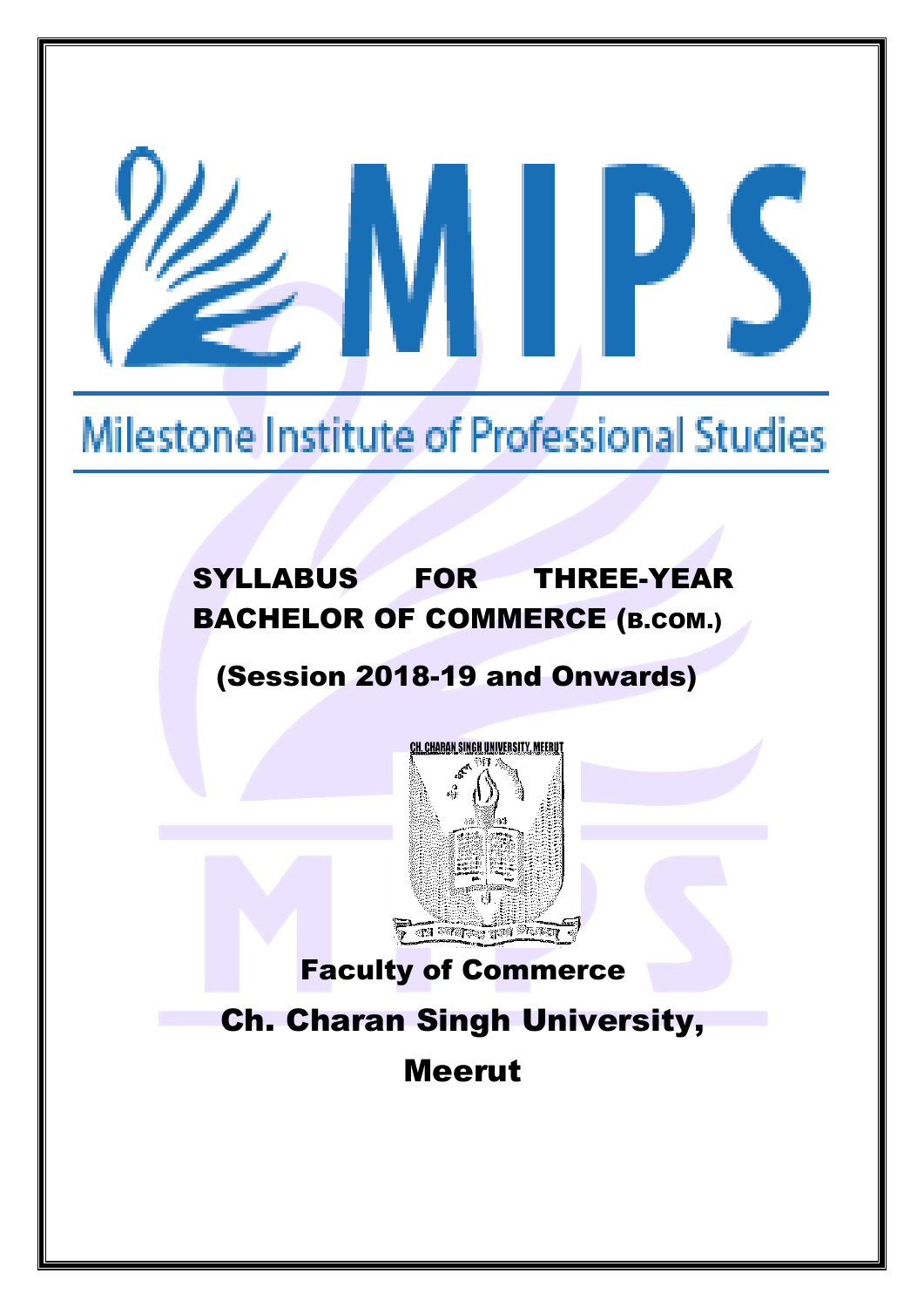# **B.COM SYLLABUS (2018-19 and onwards)**

# **Year : I**

| <b>CODE NO.</b> | <b>TITLE OF PAPER / COURSE</b>       | <b>EXTERNAL</b> |
|-----------------|--------------------------------------|-----------------|
|                 |                                      | <b>MARKS</b>    |
| $C-101$         | <b>BUSINESS COMMUNICATION</b>        | 100             |
| $C-102$         | <b>BUSINESS STATISTICS</b>           | 100             |
| $C-103$         | <b>FINANCIAL ACCOUNTING</b>          | 100             |
| $C-104$         | <b>BUSINESS REGULATORY FRAMEWORK</b> | 100             |
| $C-105$         | <b>BUSINESS ECONOMICS</b>            | 100             |
| $C-106$         | <b>BUSINESS ENVIRONMENT</b>          | 100             |
|                 | <b>Total</b>                         | 600             |

# **Year: II**

| CODE NO.  | <b>TITLE OF PAPER/COURSE</b>      | <b>EXTERNAL</b> |
|-----------|-----------------------------------|-----------------|
|           |                                   | <b>MARKS</b>    |
| $C - 201$ | <b>COMPANY LAW</b>                | 100             |
| $C - 202$ | <b>COST ACCOUNTING</b>            | 100             |
| $C - 203$ | PRINCIPLES OF BUSINESS MANAGEMENT | 100             |
| $C-204$   | <b>INCOME TAX</b>                 | 100             |
| $C-205$   | FUNDAMENTALS OF ENTREPRENEURSHIP  | 100             |
| $C-206$   | <b>PUBLIC FINANCE</b>             | 100             |
|           | <b>TOTAL</b>                      |                 |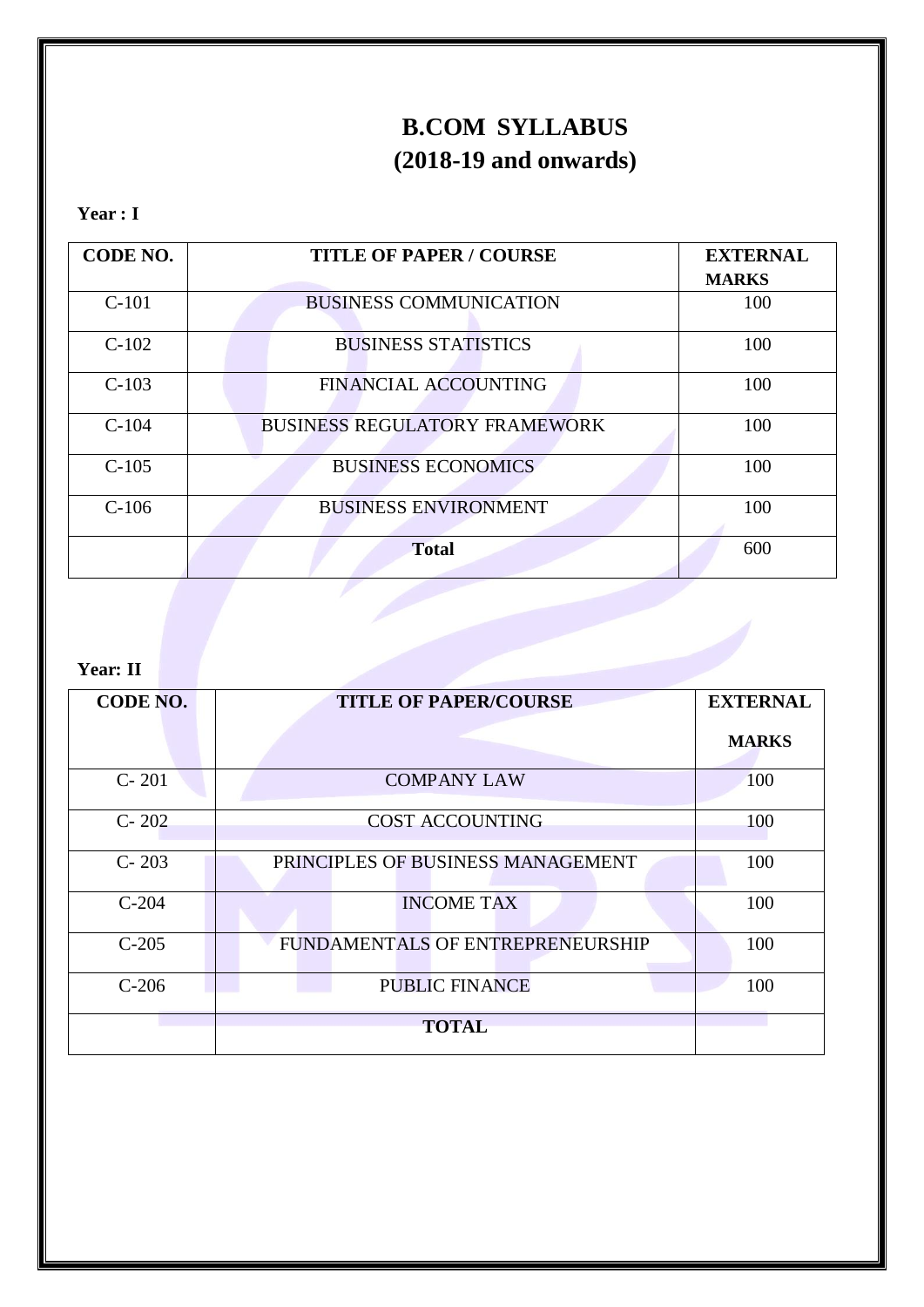**Year: III**

| <b>CODE NO.</b> | <b>TITLE OF PAPER/COURSE</b> | <b>EXTERNAL</b> |
|-----------------|------------------------------|-----------------|
|                 |                              | <b>MARKS</b>    |
| $C - 301$       | <b>CORPORATE ACCOUNTING</b>  | 100             |
| $C - 302$       | <b>AUDITING</b>              | 100             |
| $C - 303$       | PRINCIPLES OF MARKETING      | 100             |
| $C-304$         | <b>ECONOMIC LAWS</b>         | 100             |
| $C-305$         | <b>E-COMMERCE</b>            | 100             |
| $C-306$         | MANAGEMENT ACCOUNTING        | 100             |

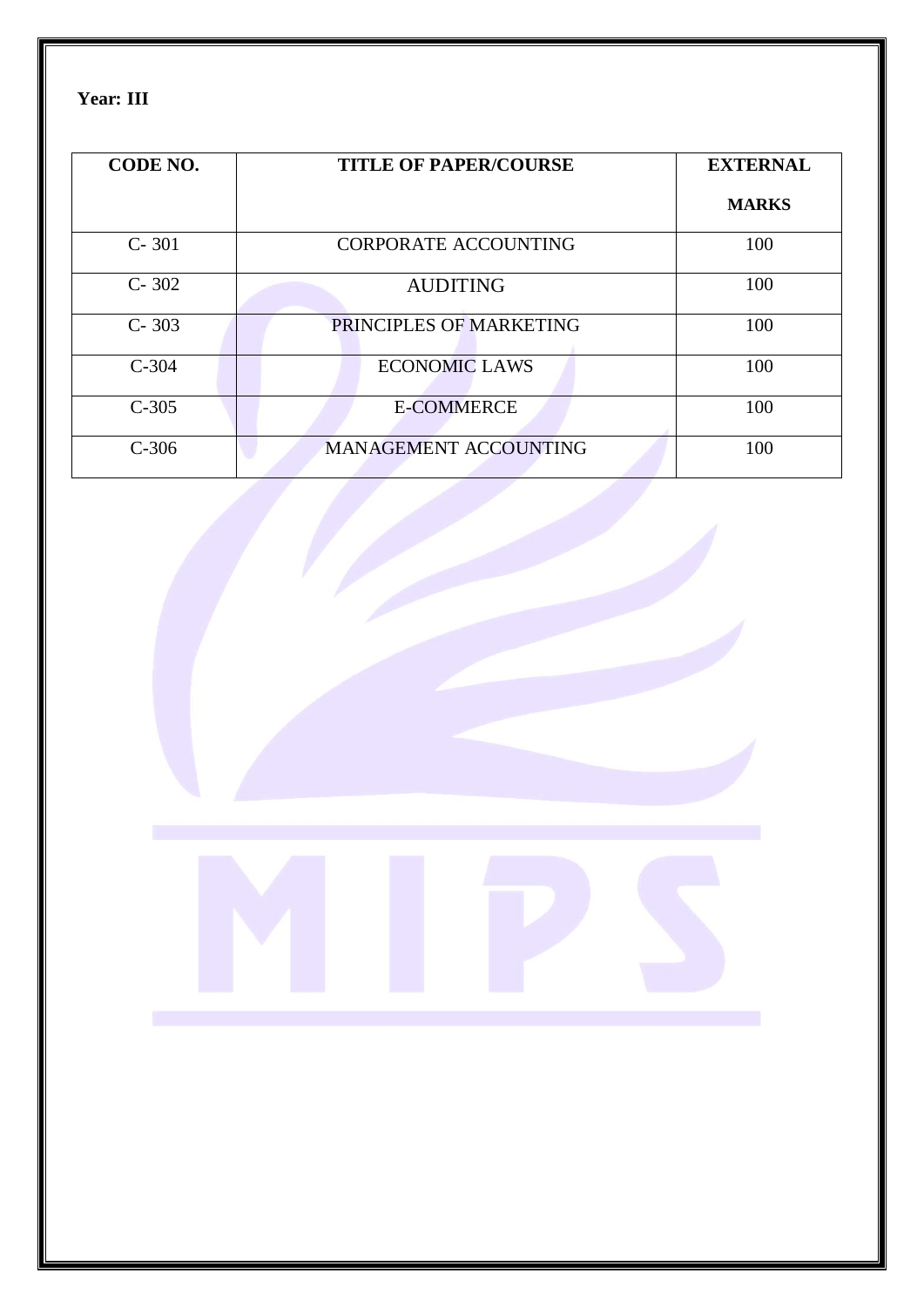# **B.COM. I YEAR PAPER – I BUSINESS COMMUNICATION (C-101)**

### **Objective**

The objective of this course is to develop effective business communication skills among the students.

- **Unit I:** Introducing business communication: Basic forms of communicating; Communication models and process; Effective communication; Theories of communication; Audience analysis; Principles of effective communication
- **Unit III:** Self – Development and Communication: Development of positive personal attitudes; SWOT analysis; Vot's model of interdependence; Whole communication. Corporate communication: Formal and in informal communication networks; Grapevine; Miscommunication(Barriers),Improving communication. Practices in business communication; Group discussions; Mock interviews; Seminars; Effective listening exercises; Individual and group presentations and Reports writing.
- **Unit III:** Writing skills : Planning business messages; Rewriting and editing; The first draft; Reconstructing the final draft; Business letters and memo formats; Appearance; Persuasive letters; sales letters; collection letters; office memorandum. Report writing: Introduction to a proposal, short report and formal report, Report preparation. Oral presentation; Principles of oral presentation, Factors affecting presentation, Sales presentation, Training presentation, Conducting surveys, speeches to motivate, Effective presentation skills
- **Unit IV:** Non –verbal aspects of communicating: Body language; kinesics proxemics, Para language. Effective listening; Principles of effective listening; Factors affecting listening exercise; oral written and video session Interviewing skills: Appearing in interviews; Conducting interviews; Writing resume and letter of application.
- **Unit V:** Modern Forms of Communicating: Fax; E-mail; Video conferencing; etc. International Communication: Cultural sensitiveness and cultural context; Writing and presenting in international situations; Inter-cultural factors in interactions; Adapting to global business.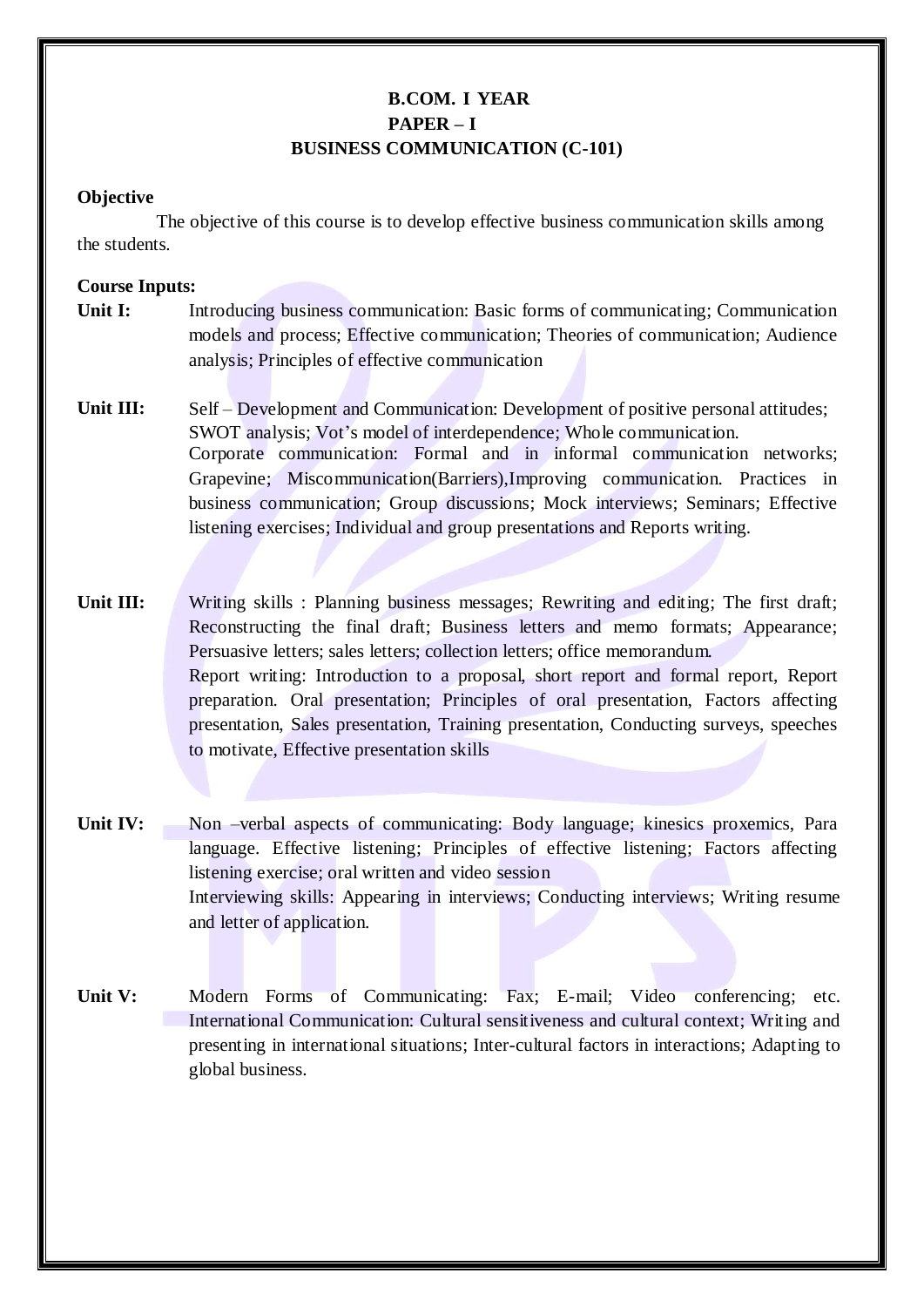# **PAPER – II BUSINESS STATISTICS (C-102)**

### **Objective**

The purpose of the paper is to inculcate and analytical ability among the students

- **Unit I:** Introduction: Meaning, Scope, Importance and limitation of statistics. Statistical investigation: Planning of statistical investigation, Census data, Statistical errors and approximation, Classification and tabulation of data frequency distribution.
- **Unit II:** Statistical Average: Arithmetic, Geometric and harmonic means, Mode median, Qualities and percentiles, Simple and weighted averages. Uses and limitation of different averages.
- **Unit III:** Dispersion and skewness : Range quartile deviation mean, Deviation and their coefficients, Standards deviation coefficient of variation skewness and its coefficiants.
- **Unit IV:** Correlation : Karl parson's coefficient of correlation, Probable error and interpretation of coefficient of correlation rank difference method and concurrent deviation method
- **Unit V:** Analysis of time series: component of time series, Calculation of secular trend– moving average method and method of least squares. Index numbers: Utility of index numbers problems in the construction of index numbers simple and weighted index numbers, base shifting fishers ideal index numbers and tests of reversibility

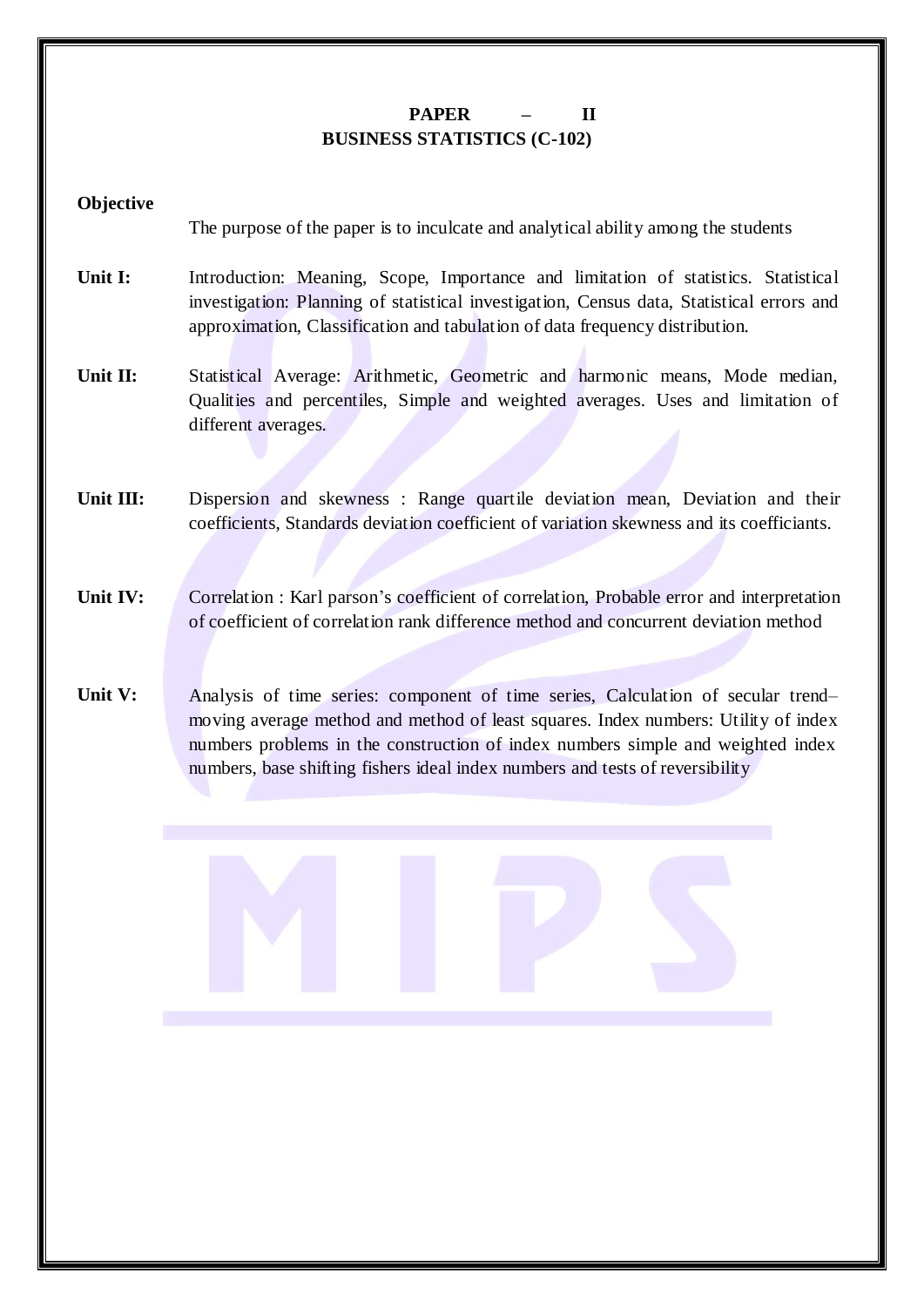# **PAPER – III FINANCIAL ACCOUNTING (C-103)**

#### **Objective**

To import basic accounting knowledge as applicable to business

- Unit I: Introduction to Accounting standards and IFRS, Human Resource Accounting, Inflation Accounting and Responsibility Accounting Theoretical concept only.
- **Unit II:** Insolvency Accounts: Individual & Partnership firm (as per IBC\_2016)
- **Unit III:** Branch Accounts: Dependent Branch; Debtors system, Stock and debtors system; Final accounts system;Wholesale branch; Independent branch; Foreign branch; Departmental Accounts.
- **Unit IV:** Hire purchase and installment purchase system; Meaning of hire purchase contract; legal provision regarding hire – purchase contract; Accounting records for goods of substantial sale values, and Accounting records for goods of small values ; Installment purchase system; After sales services.
- **Unit V:** Royalties Accounts : Insurance claims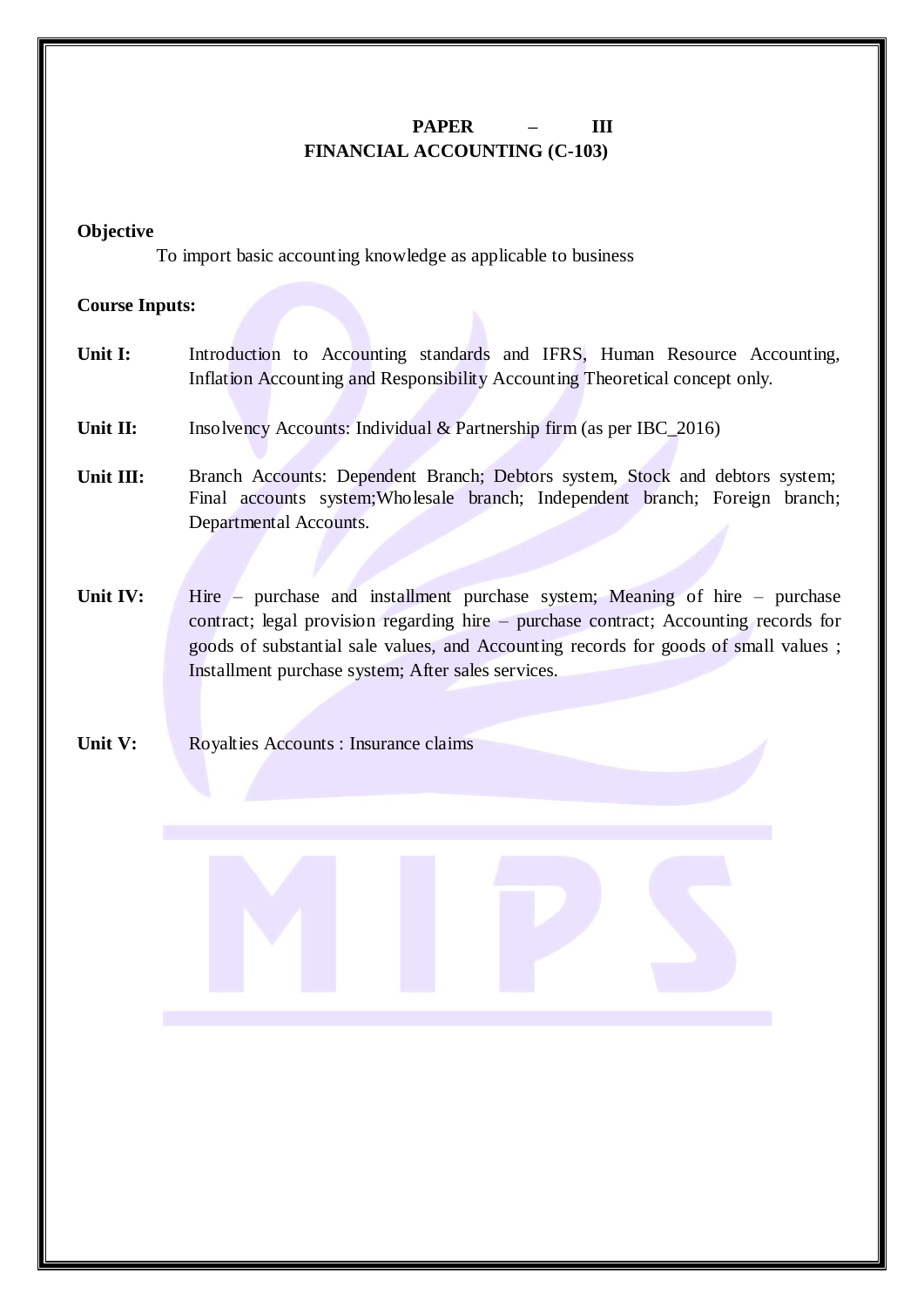### **PAPER – IV BUSINESS REGULATORY FRAMEWORK (C-104)**

#### **Objective**

The objective of this course is to provide a brief idea about the frame work of Indian business laws.

- Unit I: The Indian Contract Act, 1872 : Nature of contract classification; Offer and acceptance; Capacity of parties to contract; Free consent; Consideration legality of object; agreement declared vaid; Performance of contract; Discharge of contract; Remedies for breach of contract.
- **Unit II:** Special contract: Indemnity; Guarantee; Bailment and pledge; Agency.
- Unit **III:** Sale of goods act 1930 : Formation of contracts of sale ; Goods and their classification, Price; Condition, And warranties; Transfer of property in goods; Performance of the contract of sale; Unpaid seller and his rights, Sale by auction; Hire purchase agreement.
- **Unit IV:** The consumer protection Act 1986 : Silent feature definition of consumer; Grievance redressal machinery.
- **Unit V:** Limited liability partnership Act – 2008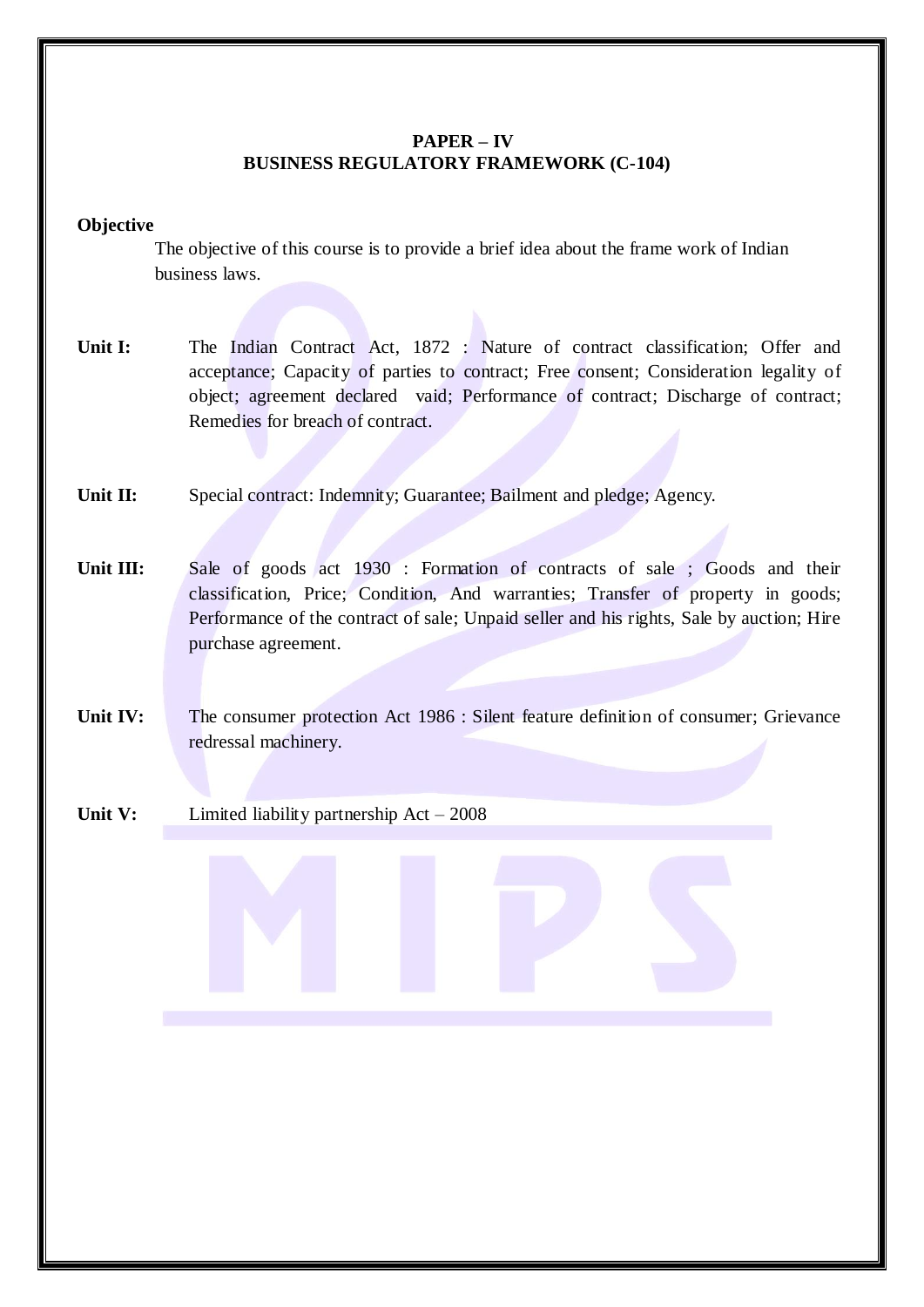# $PAPER$ **BUSINESS ECONOMICS (C-105)**

#### **Objective**

This course in meant to acquaint the student with the principles of business economics as are applicable in business

- **Unit I:** Introduction : Basic problems of an economy working of price mechanism.
- **Unit II:** Elasticity of demand : Concept and measurement of elasticity of demand; Price, Income and cross Elasticities; Average revenue, Marginal revenue, And elasticity of Demand; Determinants of elasticity of demand; Importance of elasticity of demand
- **Unit III:** Production function: Law of variable properties iso–quants; Economic regions and optimum factor combination; Expansion path; Return to scale; Internal and external economics and diseconomies; Ridge lines. Theory of Costs: Short-run and long-run cost curves- Traditional and modern approaches.
- **Unit IV** Market structure : Market structure and business decisions; Objectives of a business firm a perfect competition; Profit maximization and equilibrium of firm and indust short rum and long rum supply curves; Price and output determination practical applications. Monopoly; Determination of price under monopoly; Equilibrium of a firm; Comparison between perfect competition and monopoly; Multi-plant monopoly; Price discrimination. Practical application.
- **Unit V:** a**.** Monopolistic competition: Meaning and characteristic; Price and output Determination under monopolistic competition; Product differentiation; selling costs; Comparison with perfect competition; Excess capacity under monopolistic competition.
	- b. Oligopoly: Characteristics indeterminate pricing and output; Classical models of oligopoly; Price leadership; Collusive oligopoly; Kinked demand curve.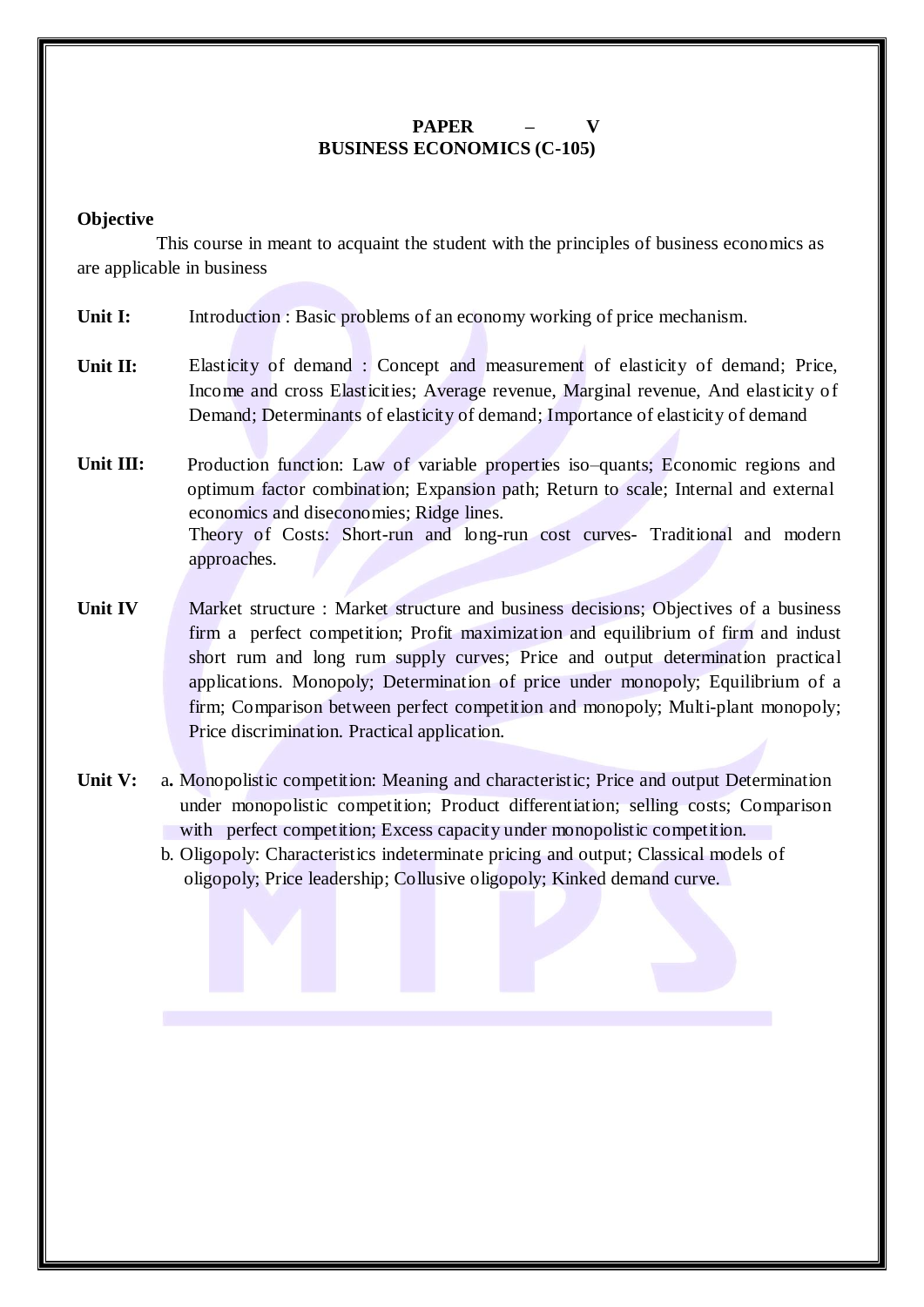# **PAPER – VI BUSINESS ENVIRONMENT (C-106)**

#### **Objective**

This course aims acquainting the students with the emargiong issue in business at the national and international level in the light of the policies of liberalization and globalization.

- **Unit I:** Indian business environment: Concept, Components, and Importance
- **Unit II :** Economic trend (overviews) : Income; Savings and investment; Industry; Trade and balance of payments, Money; Finance, Prices.
- **Unit III :** Problems of growth : Unemployment; Poverty; Regional imbalances; Social injustics; Inflation paralled economy; Industrial sickness
- Unit IV: Role of Government : Monetary and fiscal policy; Industrial policy; Industrial licensing Privatization; Devolution export – import policy; Regulation of foreign investment.
- **Unit V:** Niti Aayog : Philosophy, Function and role of niti aayog.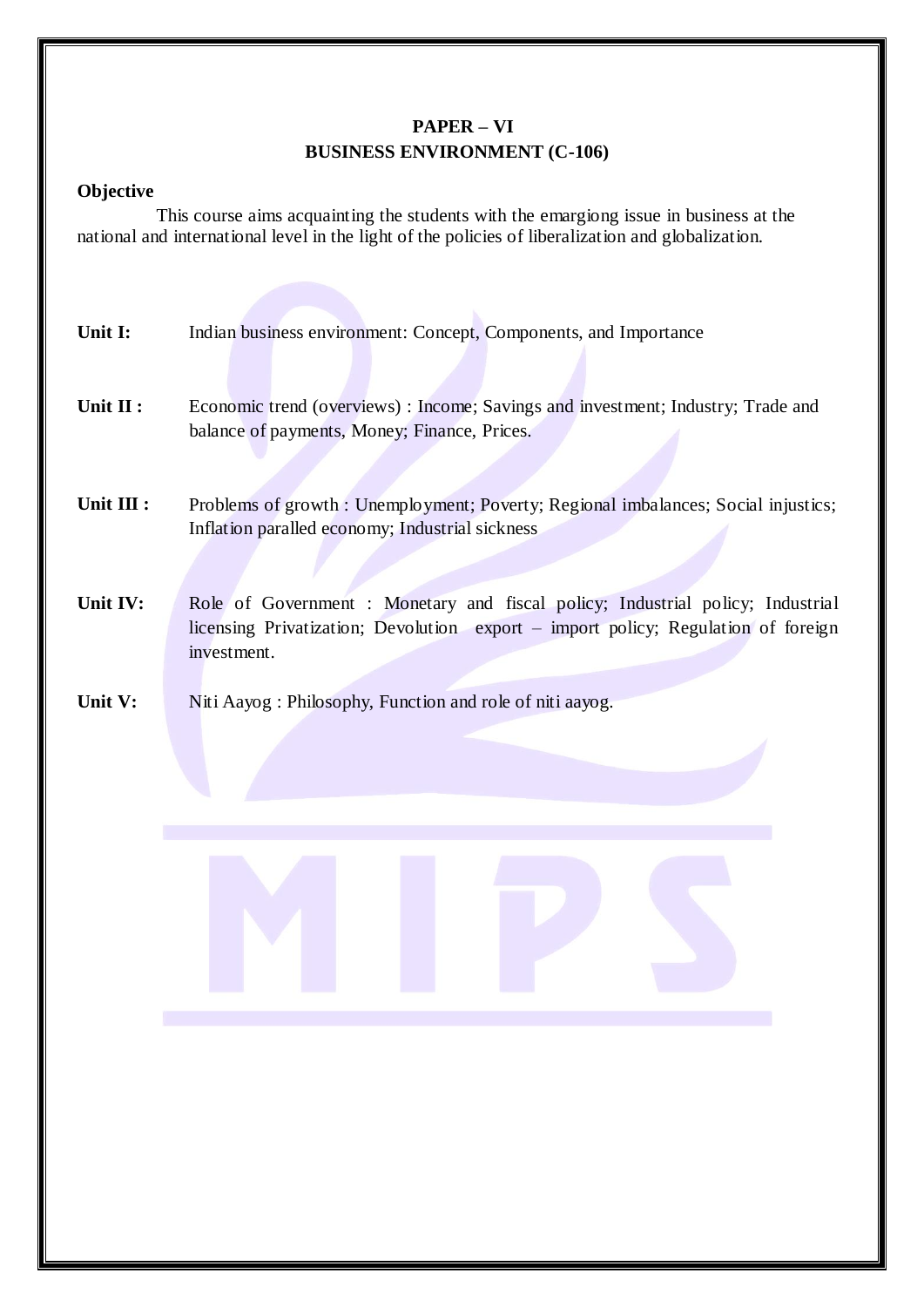# **B.COM. II PAPER – I COMPANY LAW (C-201)**

**PROVISIONS OF THE COMPANIES ACT, 2013 AND AMENDMENTS UP TO DATE RELATING to**

**Unit -1: (Relevant section 1 to 22)** Introduction to Companies Act, 2013; Important Definitions; Incorporation of a company and matters incidental thereto

**Unit -2:** Prospectus and Allotment of Securities- Public Offer & Private Placement; **(Relevant section <sup>23</sup> to 87)** Share Capital & Debentures; Acceptance of Deposits by Companies;

Registration of charges.

**Unit -3:** Management & Administration – Register of Members, Annual Returns,

**(Relevant section <sup>88</sup> to 148)** Annual General Meeting, Extra –ordinary General Meeting; Declarations and

Payment of Dividend ; Accounts and Audit of Companies.

Unit **- 4:** Directors –Appointment & Qualification; Meeting of Board and its powers; (**Relevant section <sup>149</sup> to 195)** Prevention of oppression & Mismanagement. & **(Relevant section 241to 246)**

**Unit - 5:** Winding up – Modes of winding up, Winding up by Tribunal, Voluntary winding up, (**Relevant section <sup>270</sup> to 365)** Official Liquidator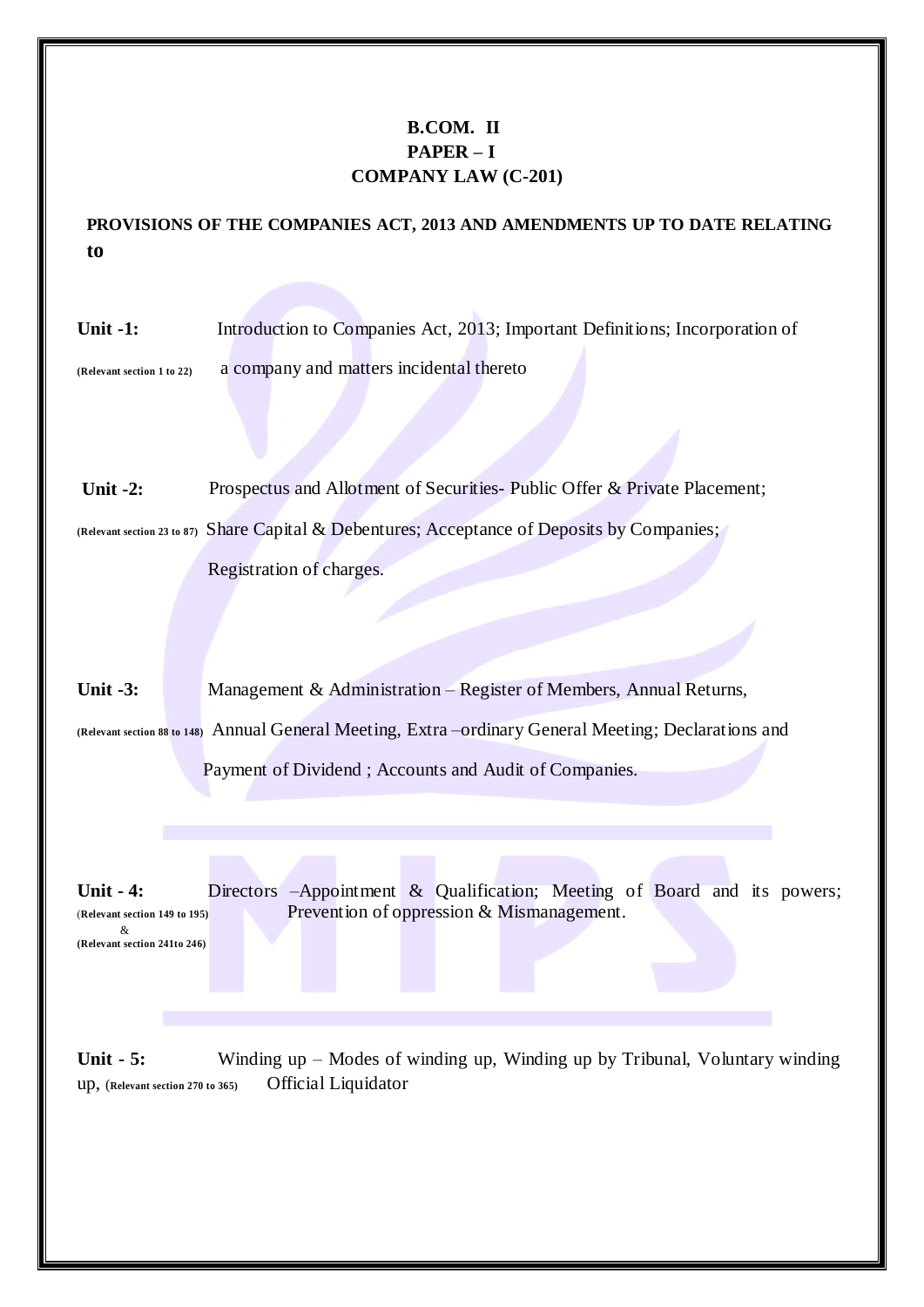# **PAPER – II COST ACCOUNTING (C-202)**

### **Objective**

This course exposes the students to the basic concepts and the tools used in cost accounting.

### **Course Inputs:**

**Unit I:** Introduction: Nature and scope of cost accounting; Cost concepts and classification; Methods and techniques; Installation of costing system; Concept of cost audit.

**Unit II:** Basics of Material, Labour and Overhead cost:

- a. Concept of Material, Pricing of material issues; Treatment of material losses.
- b. Labour turnover ;Idle time and overtime; Methods of wage payment-time and piece rates;
- c. Classification and departmentalization of overhead, Absorption of overheads; Determination of overhead rates; Machine hour rate.

**Unit III:** Cost Ascertainment: Unit costing; Operating costing.

- **Unit IV:** Job, Batch and Contract costing; Process costing including inter-process profit; Joint and By product.
- **Unit V:** Cost Records: Integral and non-integral system; Reconciliation of cost and financial accounts.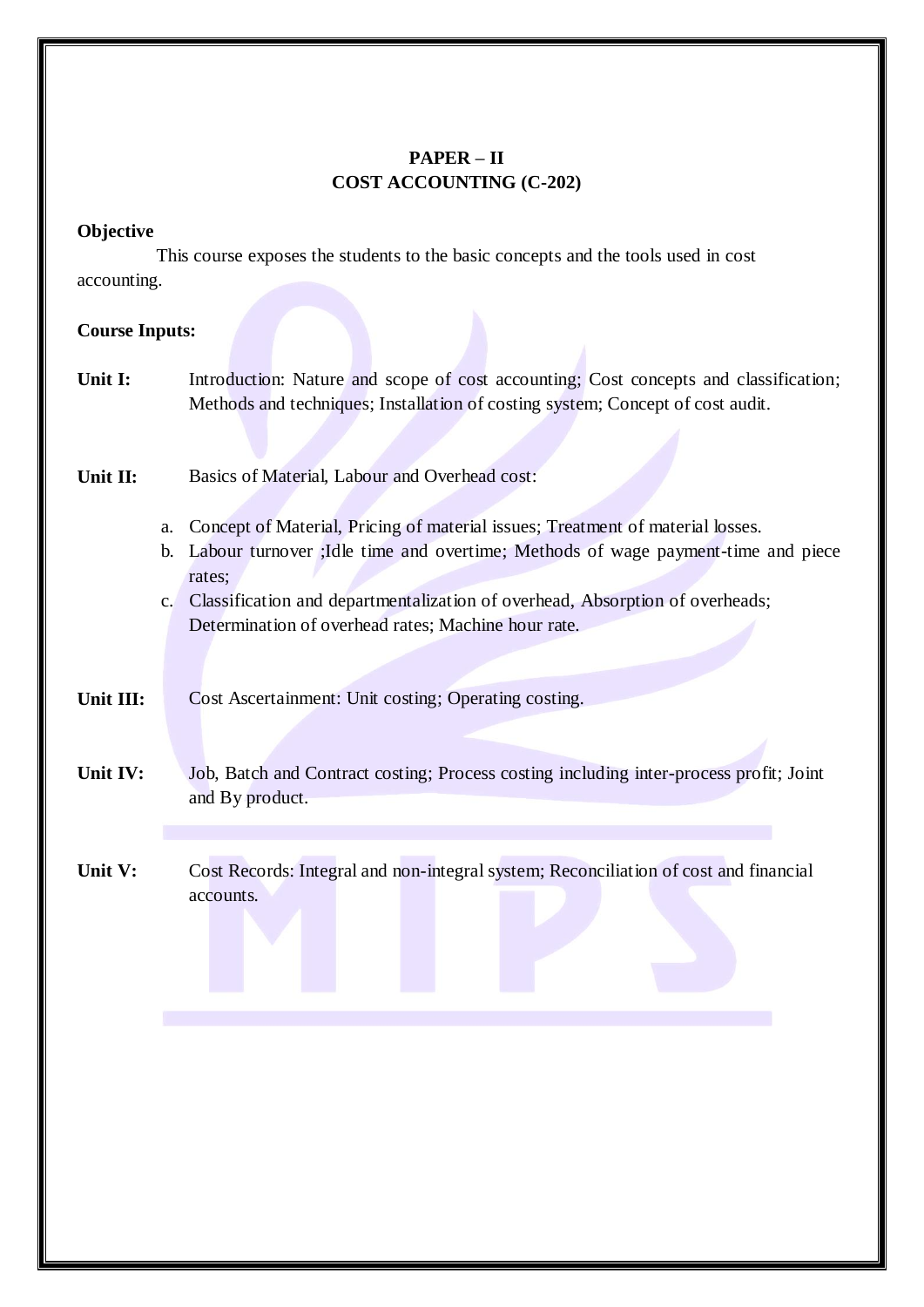# **PAPER – III PRINCIPLES OF BUSINESS MANAGEMENT (C-203)**

#### **Objective**

This course familiarizes the student with the basics of principles of management.

- **Unit I:** Introduction : Concept, nature process and significance of management ; Managerial roles (Mintzberg); An overview of functional areas of management. Development of management thought ; Classical and nco-classical system : Contingency approaches.
- **Unit II:** Planning : Concept, process , Types. Decision making- concept and process; Bounded rationality ; Management by objective ; Corporate planning ; Environment analysis and diagnosis ; Strategy formulation.
- **Unit III:** Organizing : Concept, nature, process, and significance; Authority and responsibility relationship.
- **Unit IV:** Motivating and Leading People at work : Motivation – concept; Theories-Maslow, Herzberg, McGregor, and Quchi; Financial and non-financial incentives. Leadership – concept and leadership styles; Leadership theories (Trannenbaum and Schmidt.); Likert's System Management; Communication-nature process, Network and barriers; Effective communication.
- **Unit V:** Managerial Control: Concept and process; Effective control system; Techniques of control –traditional and modern.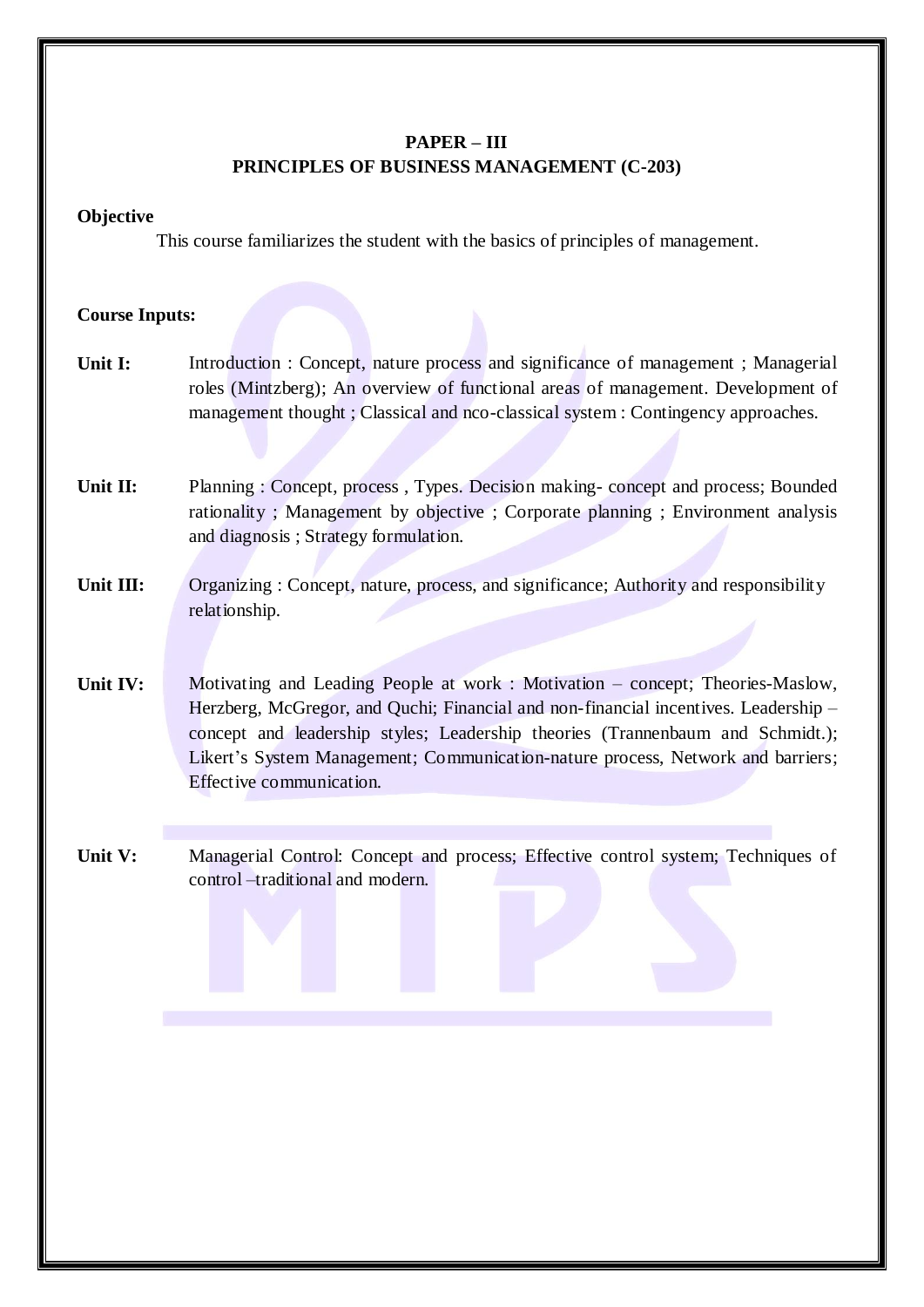# **PAPER – IV INCOME TAX (C-204)**

**Objective**

It enables the students to know the basics of Income Tax and its implications.

- **Unit I:** Basis Concept: Income, Agricultural income, Casual income, Assessment year, Previous year, Gross total income, person; Tax evasion, Avoidance and tax planning.
- **Unit II:** Basis of Charge: Scope of total income, Residence and tax liability, Income which does not form part of total income.
- **Unit III:** Heads of Income: Salaries; Income from house property; Profit and gains of business or profession, Including provision relating to specific business; Capital gains; Income from other sources.
- **Unit IV:** Computation of Tax Liability: Computation of total income and tax liability of an individual Aggregation of income; Set-off and carry forward of losses; Deduction from gross total income.
- **Unit V:** Tax Management: Tax deduction at source; Advance payment of tax; Assessment procedures; IT Authorities.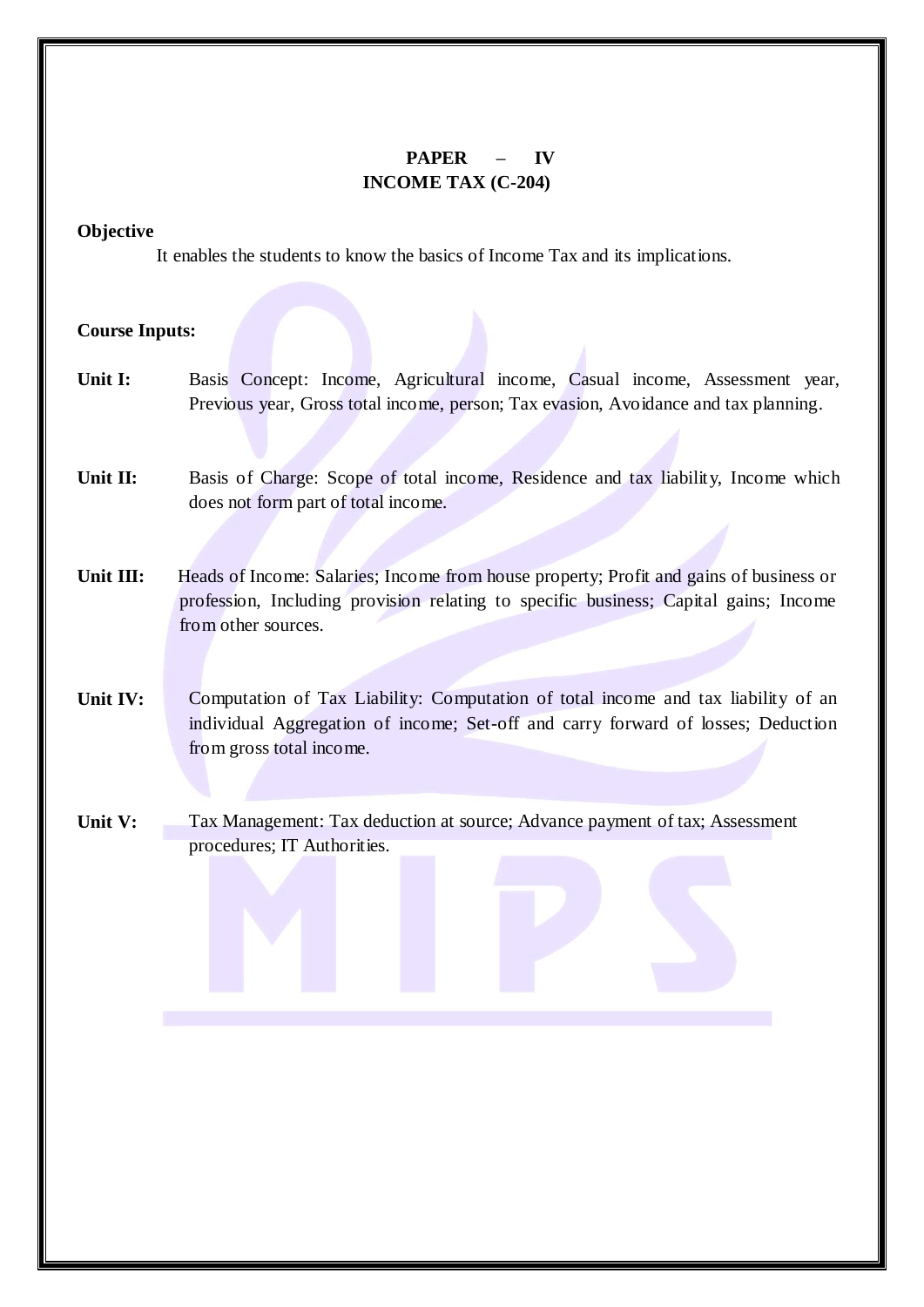#### **PAPER – V**

### **FUNDAMENTALS OF ENTREPRENEURSHIP (C-205)**

#### **Objective**

It provides exposure to the students to the entrepreneurial culture and industrial growth so

as to preparing them to set up and manage their own small units.

- **Unit I :** Introduction : The entrepreneur ; Definition ; Emergence of entrepreneurial class; Theories of entrepreneurship ; Role of socio-economic environment ; Characteristics of entrepreneur ; Leadership; Risk taking ; Decision-making and business planning.
- **Unit II:** Promotion of a Venture: Opportunities analysis; External environmental analysiseconomic, social, and technological; Competitive factors; Legal requirements for establishment of a new unit, And raising of funds; Venture capital sources and documentation required.
- **Unit III:** Entrepreneurial Behaviour: Innovation and entrepreneur; Entrepreneurial behavior and Psycho-Theories , Social responsibility.
- **Unit IV:** Entrepreneurial Development Programmes (EDP): EDP, Their role, Relevance, And achievements; Role of Government in organizing EDPs; Critical evaluation.
- **Unit V:** Role of Entrepreneur: Role of an entrepreneur in economic growth as an innovator, Generation of employment opportunities, Complimenting and supplementing economic growth, Brining stability and balanced regional development of industries; Role in export promotion and import substitution, Forex earning, and augmenting and meeting local demand.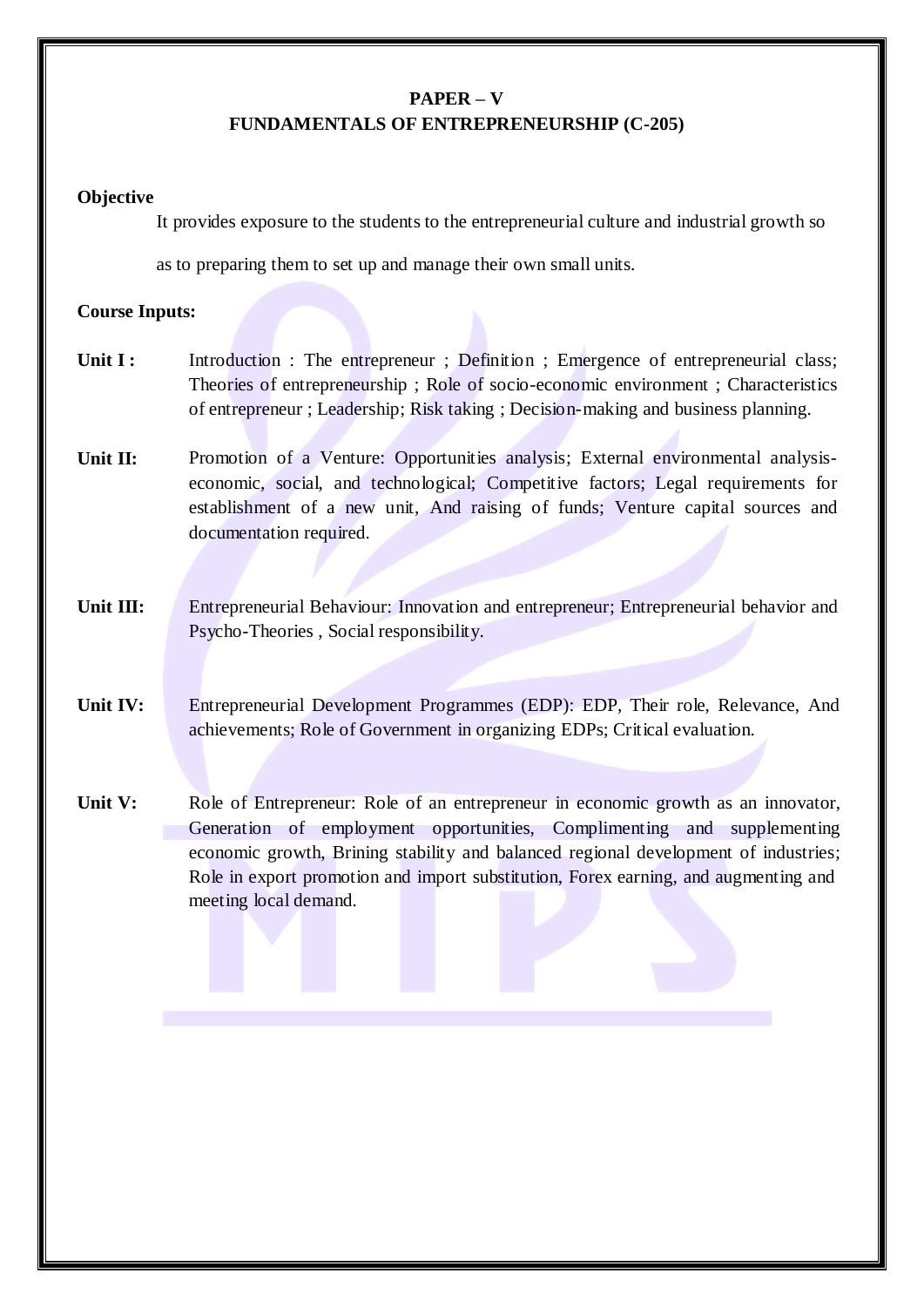# **PAPER – VI PUBLIC FINANCE (C-206)**

#### **Objective**

The objective of this course is to provides basic knowledge about various intricacies for Public finance

### **Course Inputs:**

- **Unit I:** Meaning & Scope of Public Finance Public Finance Vs Private Finance, Principle of Maximum Social Advantage, Public Budget, Techniques of Budgeting (ZBB PBB), Deficit Financing.
- **Unit II:** Public Expenditure: Meaning & Nature Wanger's views on increasing state activities Wiseman-peacock hypothesis, Cannons and classification of public expenditure effects on production, Distribution and economic stability.
- **Unit III:** Public Revenue: Main sources of revenue, Tax revenue, Direct and Indirect Taxes, Progressive, Proportional & Regressive Taxes, Value added tax, The Division of tax burden, Incidence of a tax, Effect on production & distribution

#### **Unit IV:** Public Debts: Role and classification of Public debts and methods of their redemption.

**Unit V:** Indian Public Finance: Financial Federalism under constitution, Financial Adjustment in India, Finance Commission, Review of Indian Tax System Budgetary Procedure and Financial Control in India.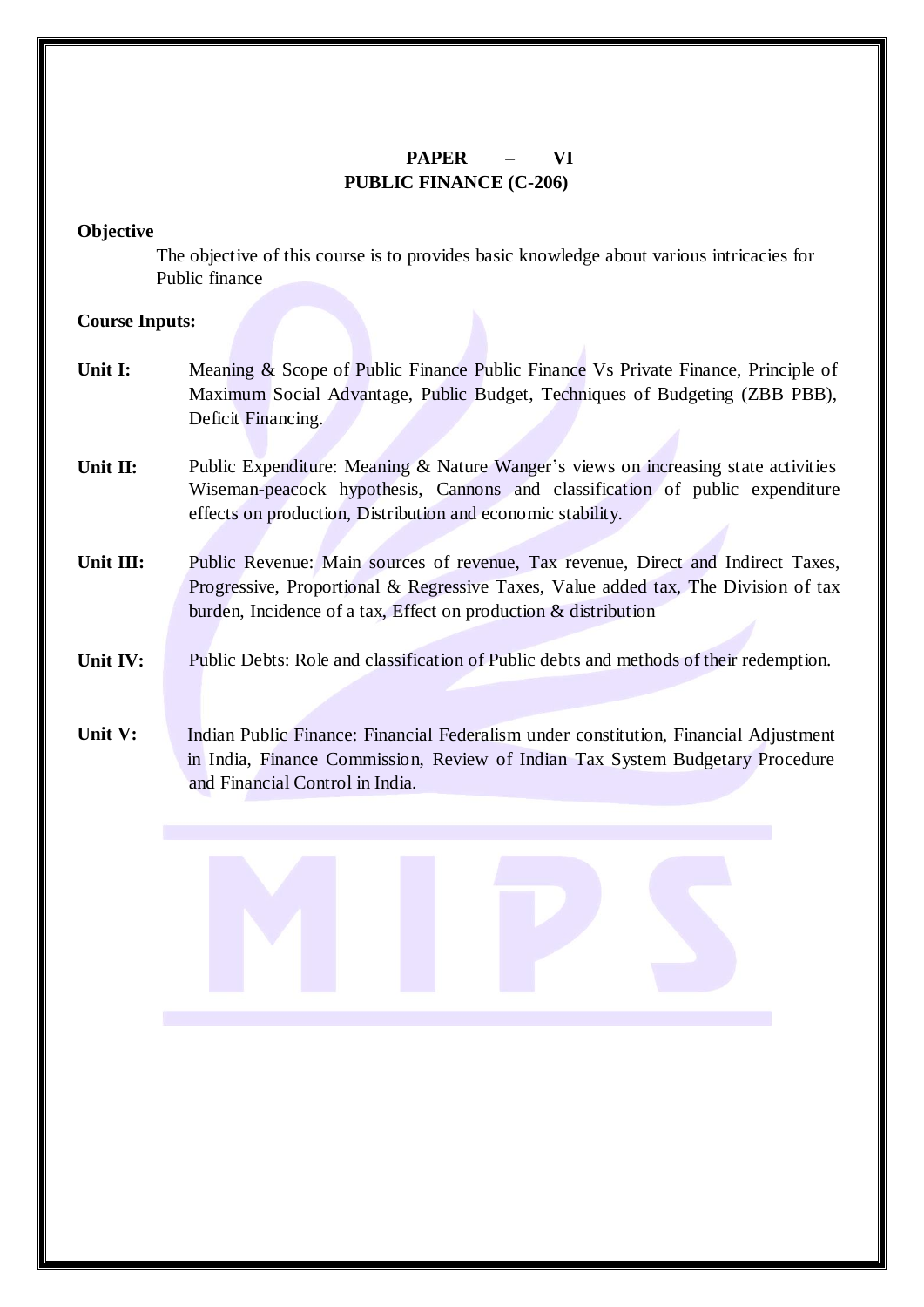# **B.COM. III (PAPER – I) CORPORATE ACCOUNTING (C-301)**

#### **Objective**

This course enable the students to develop awareness about corporate accounting in conformity with the provisions of companies Act.

- **Unit I:** Issue of Shares and Debentures: Issue, Forfeiture and re-issue of shares, Redemption of preference shares; Issue and redemption of debentures
- **Unit II :** Accounting for special issue : Bonus issue, Employee' s stock option plan, Buy back of shares.
- **Unit III :** Valuation of goodwill and shares, Underwriting of shares .
- **Unit IV:** Final accounts :As per latest format Prescribed under companies Act, 2013.
- **Unit V:** Consolidated balance sheet of holding companies with one subsidiary only.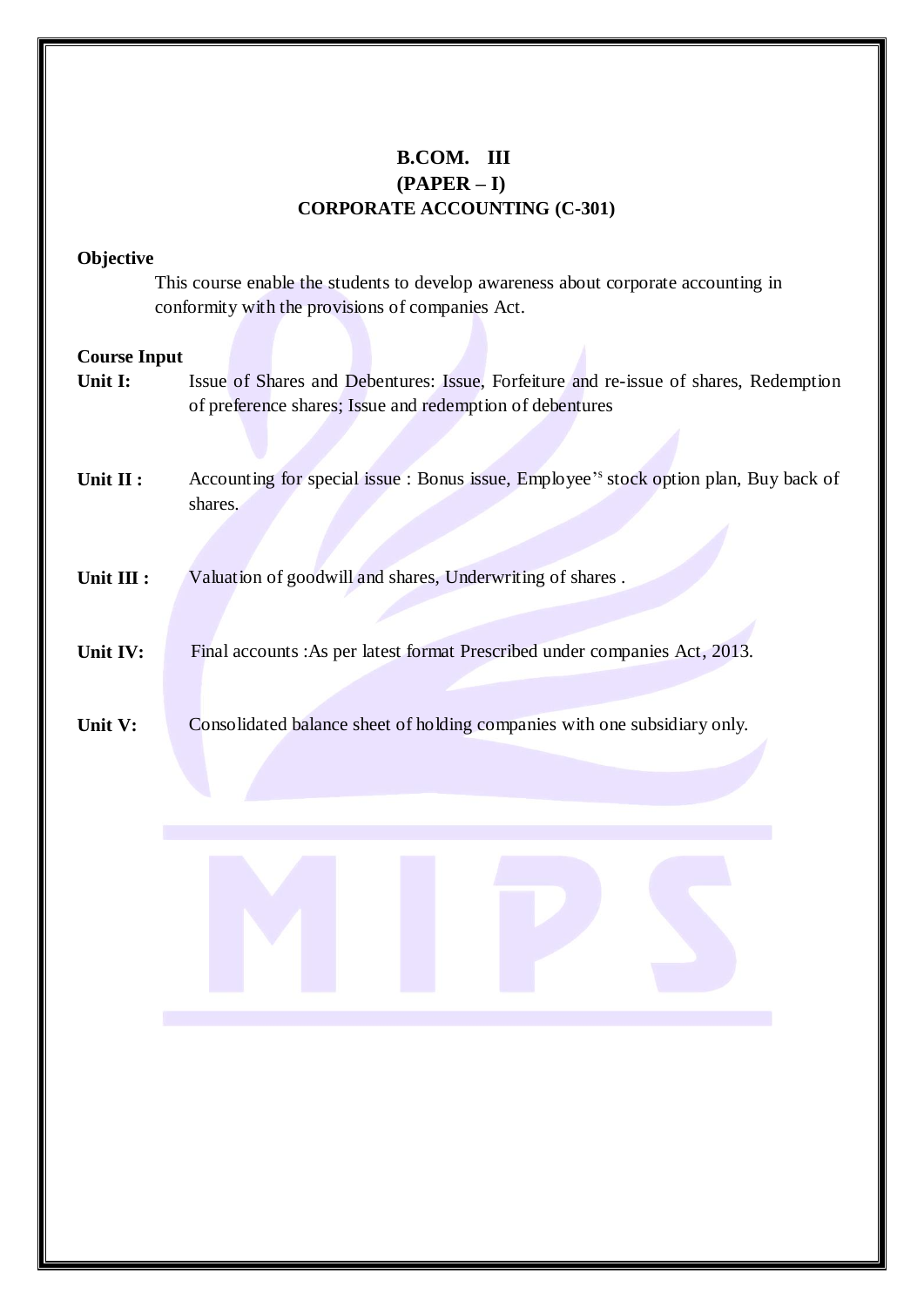# **PAPER – II AUDITING (C-302)**

### **Objective**

This course aims at imparting knowledge about the principal and methods or auditing and their applications .

# **Course Inputs**

**Unit I : Unit II: Unit III: Unit IV:** Introduction: Meaning and objective of auditing; Types of audit; Audit programme; Audit notebooks; Working papers and evidences; Consideration for commencing an audit; Routine checking and test checking; Internal check system; Internal audit and Internal control. Audit Procedure: Vouching; Verification of assets and liabilities. Audit of companies: Company auditor appointment, Powers, Duties and Liabilities. Removal of auditor as per provision of the companies Act 2013 Auditor's report-clean report and qualified report. **Unit V:** Recent trends in auditing: Nature and significance of cost audit; Tax audit, management audit.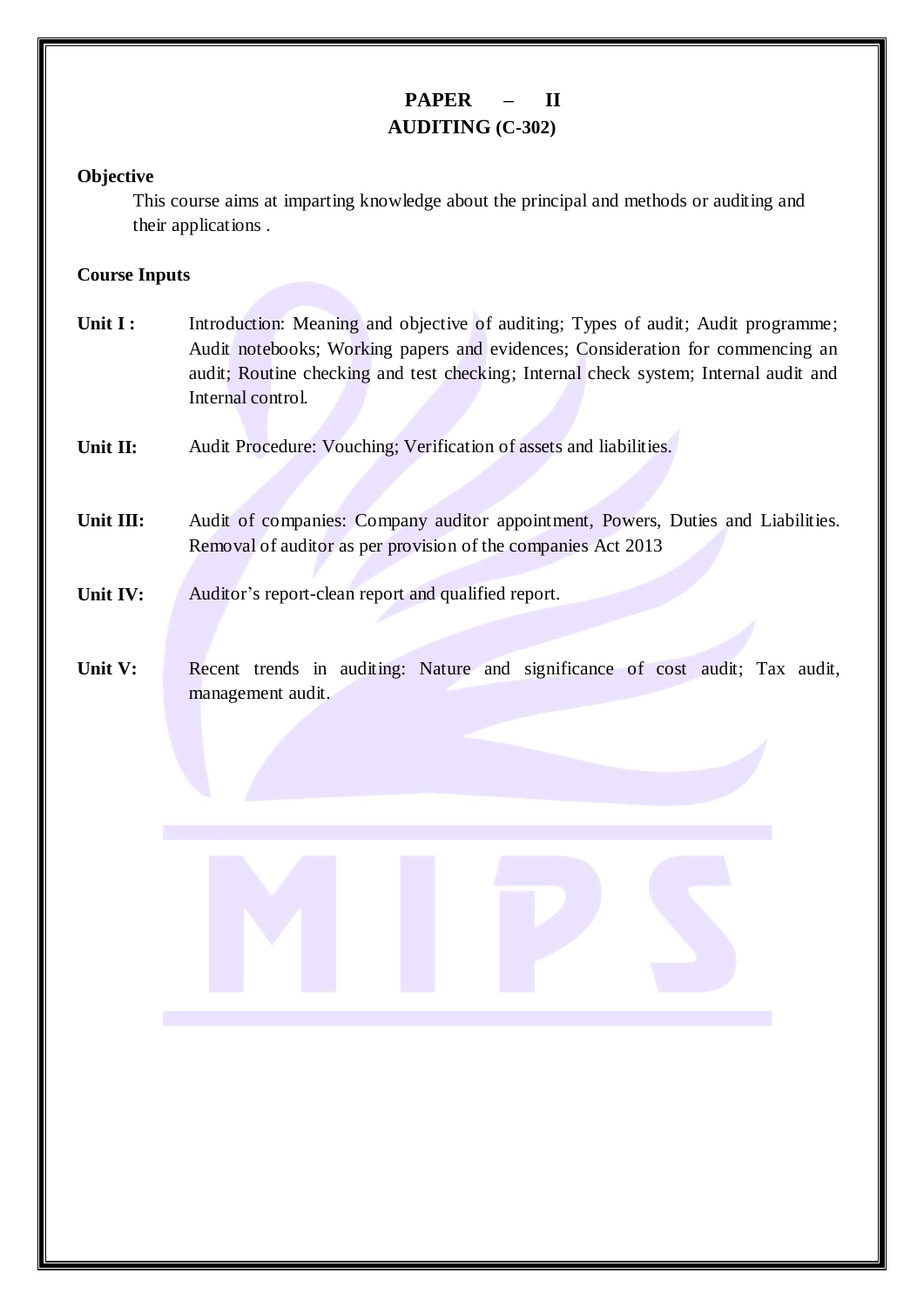# **PAPER – III PRINCIPLES OF MARKETING (C-303)**

**Objective** The objective of this course is to help students understand the concept of marketing and its applications.

# **Course Inputs**

- **Unit I.** Introduction: Nature and scope of marketing; Importance of marketing as a business function and in the economy; Marketing concept: Traditional and modern; Selling vs. marketing; Marketing mix; Marketing environment.
- **Unit II.** Consumer Behavior and market Segmentation: Nature, Scope, And significance of consumer behavior; Market segmentation- concept and importance; Bases for market segmentation.
- **Unit III.** Product: Concept of product, Consumer and industrial goods, Product planning and development; Packaging. Role and Functions; Brand name and trade market; After sales service; Product life cycle concept. Price : Importance of price in the marketing mix; Factors affecting Price of a product/service; Discounts and rebates.
- **Unit IV.** Distributions channels and physical Distribution: Distribution channels- Concept and role; Types of distribution channels; Factors affecting choice of a distribution channel; Retailer and wholesaler. Promotion Methods of promotion; Optimum Promotion mix; Advertising media-their relative merits and limitation; Characteristics of an affective advertisement; Personal Selling as a career.
- **Unit V.** International Marketing: Nature, Definition and scope of international marketing; Domestic marketing vs. international marketing; International marketing environment –external and inernal.

**Identifying and selecting foreign market:** Foreign market entry mode decisions.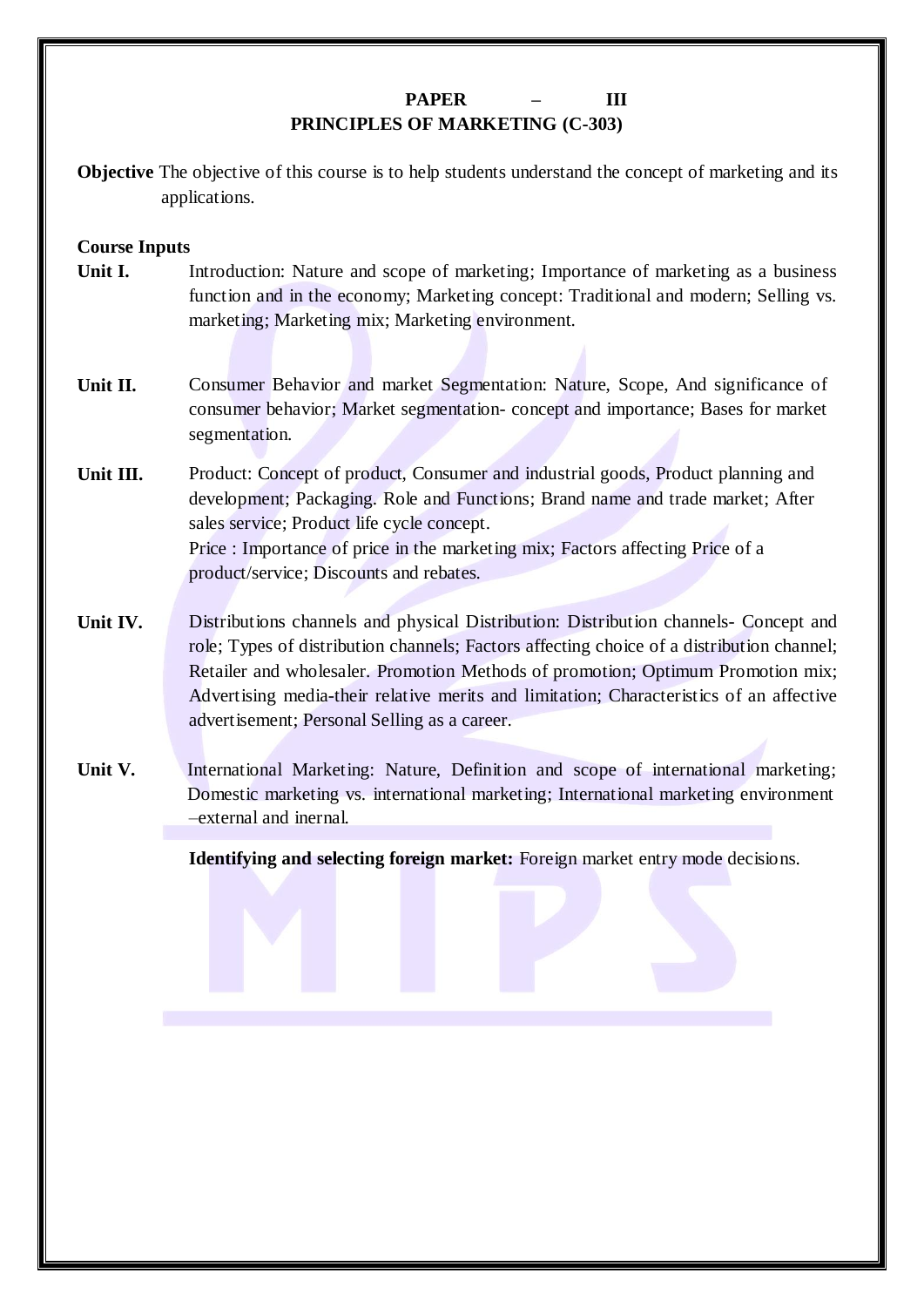# **PAPER – IV ECONOMIC LAWS (C-304)**

| Objective | It will provide a basic knowledge of Economic laws to the learners.                                                                                                                  |
|-----------|--------------------------------------------------------------------------------------------------------------------------------------------------------------------------------------|
| Unit I:   | Securities Laws: SEBI Act, 1992; Depositories Act. 1996.                                                                                                                             |
| Unit II:  | Environmental Laws: The Environment Protection Act, 1986; water (Prevention &.<br>control of pollution) Act, 1974, Air (Prevention control of Pollution) Act, 1981; NGT<br>Act, 2010 |
| Unit III. | IPR Laws: Trade Market Act, 1999; Patents 1970 The designs Act 2000; Indications<br>of Goods (Registration & Protection) Act, 1999; copy right Act, 1957                             |
| Unit IV:  | Foreign exchange & Anti-corruption Laws:<br>FEMA 1999; Prevention of Money<br>Laundering Act, 2002.                                                                                  |
| Unit V:   | Industrial Laws: Factoreis Act 1948 ; Industrial Disputes Act, 1947.                                                                                                                 |
|           |                                                                                                                                                                                      |
|           |                                                                                                                                                                                      |
|           |                                                                                                                                                                                      |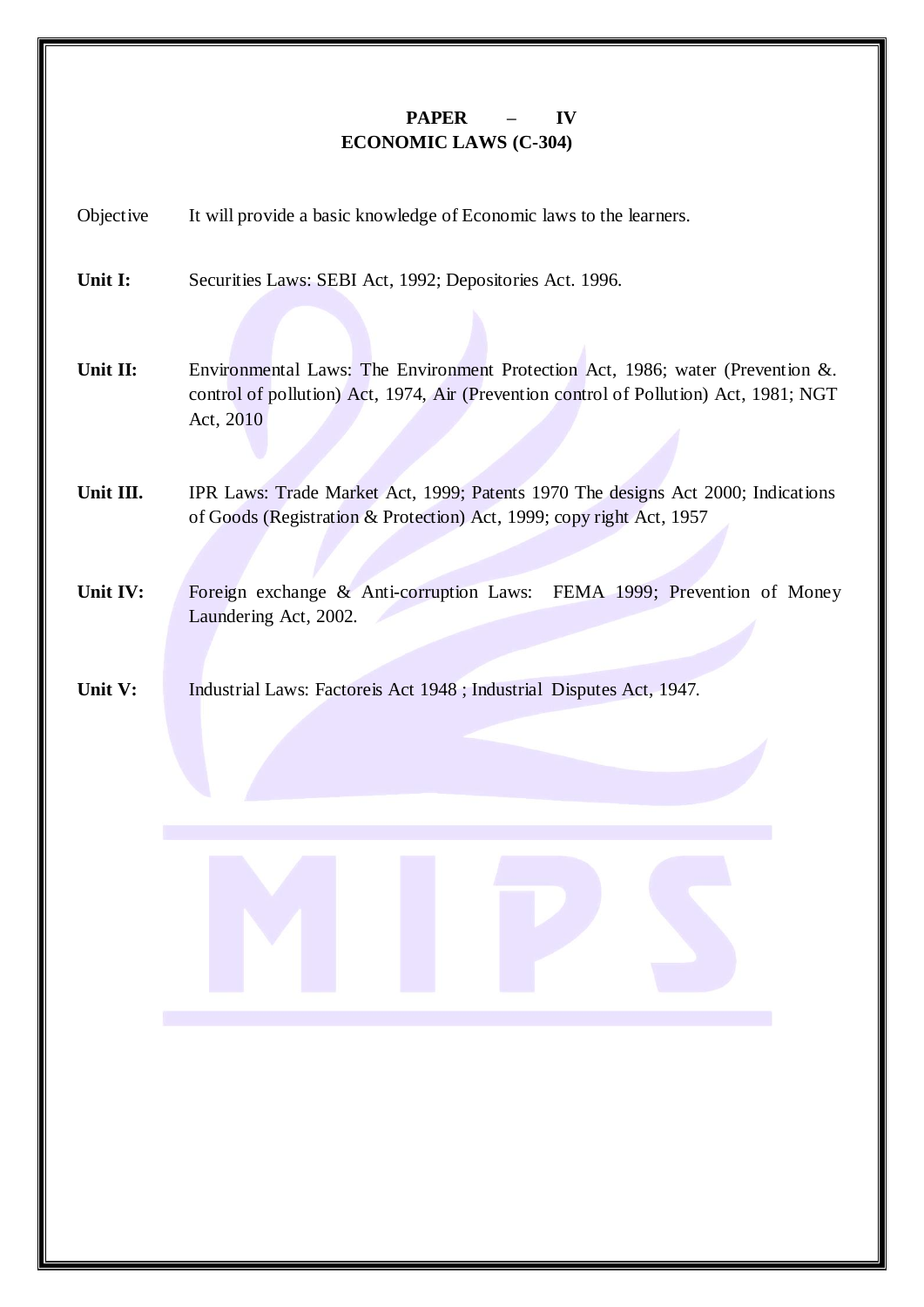# **PAPER – V E-COMMERCE (C-305)**

- **Objective : Unit I.** To enable the student to become competent to under stand the mechanism for excelling in E Commerce based employment and self-employment oppotunties. Introduction : Introduction to E commerce and Definition, E-commerce based activities, Goals of E-commerce, Technical components of E-commece, Functions, Advantages and disadvantages of E-commerce Scape of E-commerce, Electronic commerce Application Frame work of E-commerce, Supply chain Management Electronic commerce and Electronic Business.
- **Unit II:** Planning on-line Business: Nature and dynamics of the internet. Electronic business models: B2B, B2C, C2C, C2B, website Design : Websites as market place Ecommerce, Pure online vs. brick and click business; Assessing requirement for an online business desiging developing and deplaying the system.
- Unit III: Technology for online-Business: Internet and its Evolution, It Infrastructure, Middleware Domain names, Contents : Text and integrating E-business applications. component of internet information technology structure, Development of internet, Extranet and their Differnence.
- **Unit IV:** Operations of E-commerce: online-payment mechanism; Electronic Payment system; Payment Gateways; Visitors to website ; Tools for promoting websites; Risk management option for e-Payment Systems.
- **Unit V:** Security and legal Aspects of E-commerce: Threats in E-commerce, Security of clients and Service-Provider, Cyber Laws-Relevant Provisions of information Technology Act 2000, offences, Secure electronic records and digital signatures Penalties and adjudication.